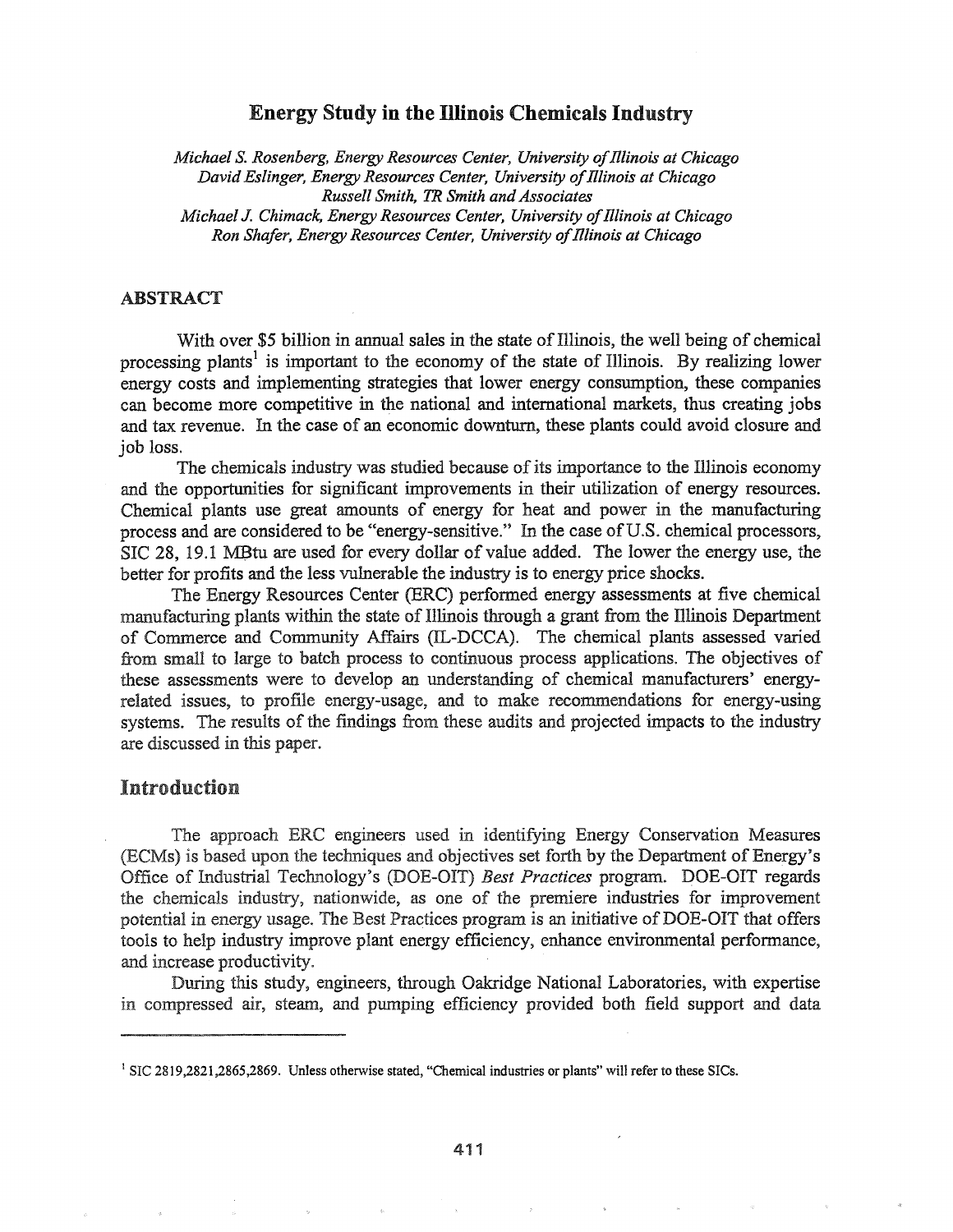analysis in order to ensure a robust investigation. Throughout this study, attention was focused primarily on motor driven systems, steam systems, and compressed air systems. ECMs were concerned with implementing controls or new technologies designed for optimizing energy-using systems or optimizing/modifying operations and maintenance practices.

The types and sizes of chemical plants assessed varied substantially from small to large to batch process to continuous process applications. For the purpose of this study, a batch process was. considered an operation that had specific processing procedures that needed to be completed prior to the product being moved on to the next procedure.. A continuous process was an operation in which the processes were seamless, *i.e.*, raw material in and final product out without minimal batch process characteristics. The distinction between a batch process and a continuous process was important when making recommendations for motors and variable frequency drives. High efficiency motor retrofits, for example, were considered less compelling for a batch operation that might use various process motors only a couple hours per day versus a continuous operation that operates various motors on an uninterrupted basis throughout a shift

### Project Objectives

The primary objective of this project is to estimate how energy savings in chemical processing industries impact the economic development potential for the state of Illinois. Armed with this information, IL-DCCA can prioritize its efforts towards increasing the competitiveness of the chemical processors sector by reducing energy costs to manufacturers. Typically, the open market fails to prompt energy consumers to conserve energy.. High first costs, underpriced environmental amenities, and lack of information all conspire to generate "market failure" in regards to energy conservation. State energy programs overcome some of the barriers to implementation and in so doing, benefit the economy not only in terms of energy reduction but also in terms of new and retained jobs and income.. Currently, state programs to encourage energy efficiency are even more critical given deregulation and the potential loss of utility-funded conservation programs.

Other objectives of these assessments were to develop an understanding of the chemical manufacturers' conspicuous energy-related issues. By profiling the energy-usage characteristics of chemical manufacturers, ERC engineers were able to more effectively make recommendations for energy-using systems relevant to chemical manufacturing plants.

#### Industry Importance to Illinois

The most recent Bureau of Labor statistics show Illinois has 163 establishments that fall within the four SIC sectors within the Chemicals industry. (Table 1 and Table 2) When compared to other states, Illinois falls between second and seventh place, depending upon the SIC category. Sales made by Illinois chemical processing companies were valued at \$5 billion in 1997 and represented 4 percent of total U.S. chemicals sales.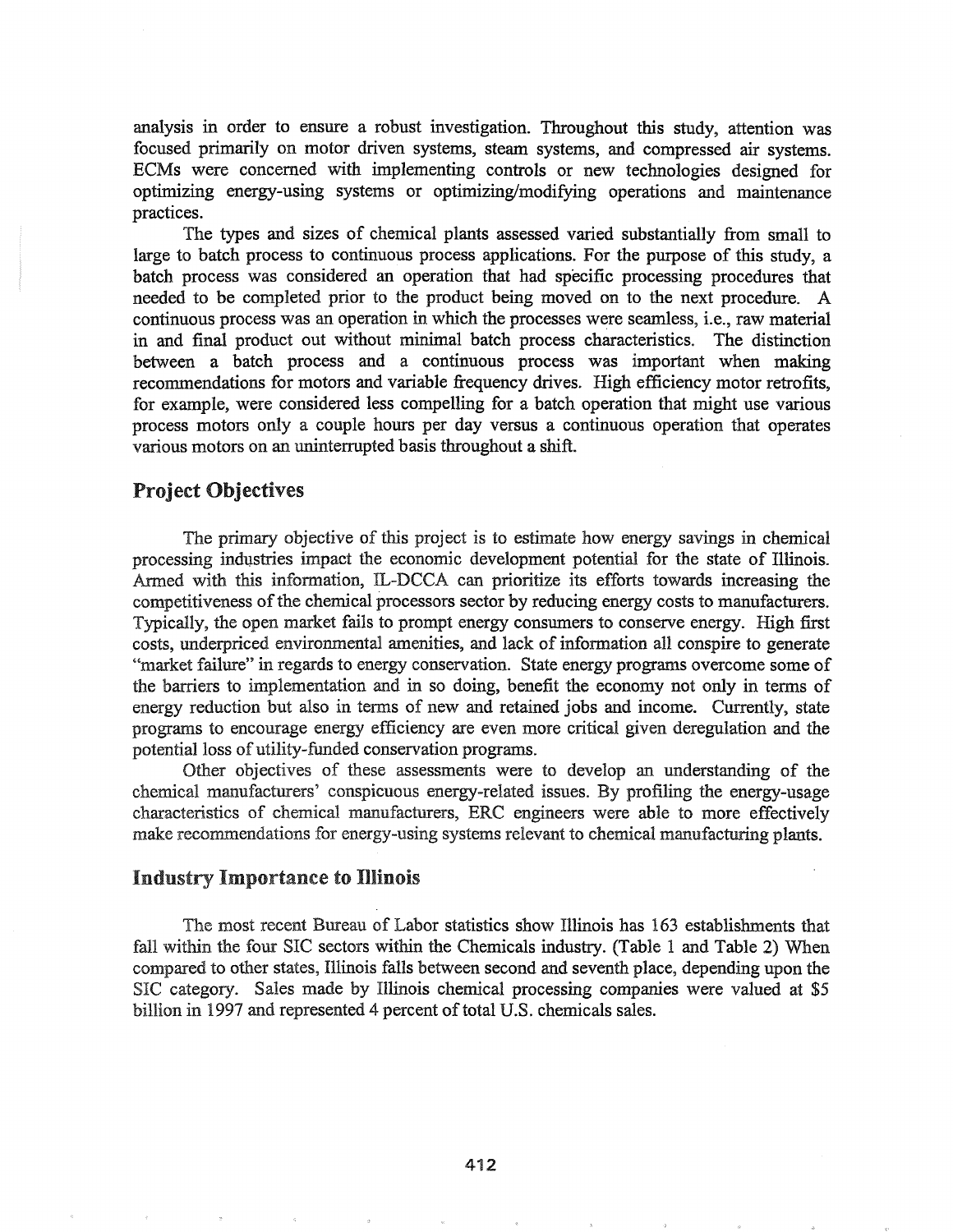|   | . .<br>SIC 2819 |           | <b>SIC 2821</b> |                    | <b>SIC 2821</b> |                        | <b>SIC 2821</b> |                     |
|---|-----------------|-----------|-----------------|--------------------|-----------------|------------------------|-----------------|---------------------|
|   | <b>State</b>    | $#$ firms | State           | $# \mathrm{firms}$ | <b>State</b>    | $# \overline{f}$ firms | State           | $# \mathrm{ firms}$ |
|   | California      | 94        | California      | 105                | Texas           | 19                     | Texas           | 130                 |
| 2 | <b>Ohio</b>     | 55        | Texas           | 65                 | Ohio            | 19                     | <b>Illinois</b> | 48                  |
|   | Pennsylvania    | -52       | <b>Illinois</b> | 65                 | Louisiana       | 13                     | California      | $\overline{40}$     |
| 4 | Texas           | 51        | Ohio            | 59                 | South Carolina  | 12                     | Ohio            | 40                  |
|   | Louisiana       | 42        | Pennsylvania    | 47                 | California      | 11                     | Pennsylvania    | 34                  |
| 6 | <b>Illinois</b> | 41        | Michigan        | 45                 | Michigan        | 10                     | New York        | 33                  |
|   | Tennessee       | 40        | Georgia         | 33                 | <b>Illinois</b> | ą                      | Louisiana       | $\overline{28}$     |

Table 1. Ranking for Illinois' 163 Chemical Establishments

## Table 2. North American Industrial Classification Corresponding to SIC Plants

| <b>SIC</b> | <b>NAICS</b> | <b>NAICS Meaning</b>                                         | <b>Illinois</b>  | <b>Illinois</b> |
|------------|--------------|--------------------------------------------------------------|------------------|-----------------|
|            |              |                                                              | Share            | Rank            |
| 2819       |              | .325998 All other misc. chemical product and preparation mfg | 6%               |                 |
| 2869       |              | 325199 All other basic organic chemical manufacturing        | 6%               |                 |
| 2869       |              | 325188 All other basic inorganic chemical manufacturing      | 3%               | 3               |
| 2869       |              | 325120 Industrial gas manufacturing                          | 4%               | 3               |
| 2819       |              | 325131 Inorganic dye and pigment manufacturing               | 9%               | Top 3           |
| 2865       |              | 325132 Synthetic organic dye and pigment manufacturing       | 4%               |                 |
| 2865       |              | 325110 Petrochemical manufacturing                           | $6\%$            |                 |
| 2819       |              | 211112 Natural gas liquid extraction                         | $\overline{0\%}$ |                 |
| 2865       |              | 325192 Cyclic crude and intermediate manufacturing           | $\overline{0\%}$ |                 |
| 2869       |              | 325193 Ethyl alcohol manufacturing                           | $\overline{0\%}$ |                 |
| 2821       |              | 325211 Plastics material and resin manufacturing             | $0\%$            |                 |
| 2819       |              | 331311 Alumina refining                                      | 0%               |                 |
|            |              | Total                                                        | 5%               |                 |

# **Energy Sensitivity - Impact on Profitability**

Chemical plants use great amounts of energy for heat and power in the manufacturing process and are considered to be "energy-sensitive." In fact, Energy Information Agency numbers show that the SIC 28 sector had become 2.8 percent less energy efficient between the years 1985 and 1994.<sup>2</sup> The amount spent on all types of fuels and electricity accounts for between 5 and 8 percent of the value of Illinois chemical shipments. The national average is 5.5 percent. Table 3 demonstrates the results of an analysis on the twenty most "energy sensitive" industries nationwide. The chemicals industry ranks in the top five of industry with regards to "energy sensitivity."

<sup>&</sup>lt;sup>2</sup> www.eia.doe.gove/emeu/mecs94/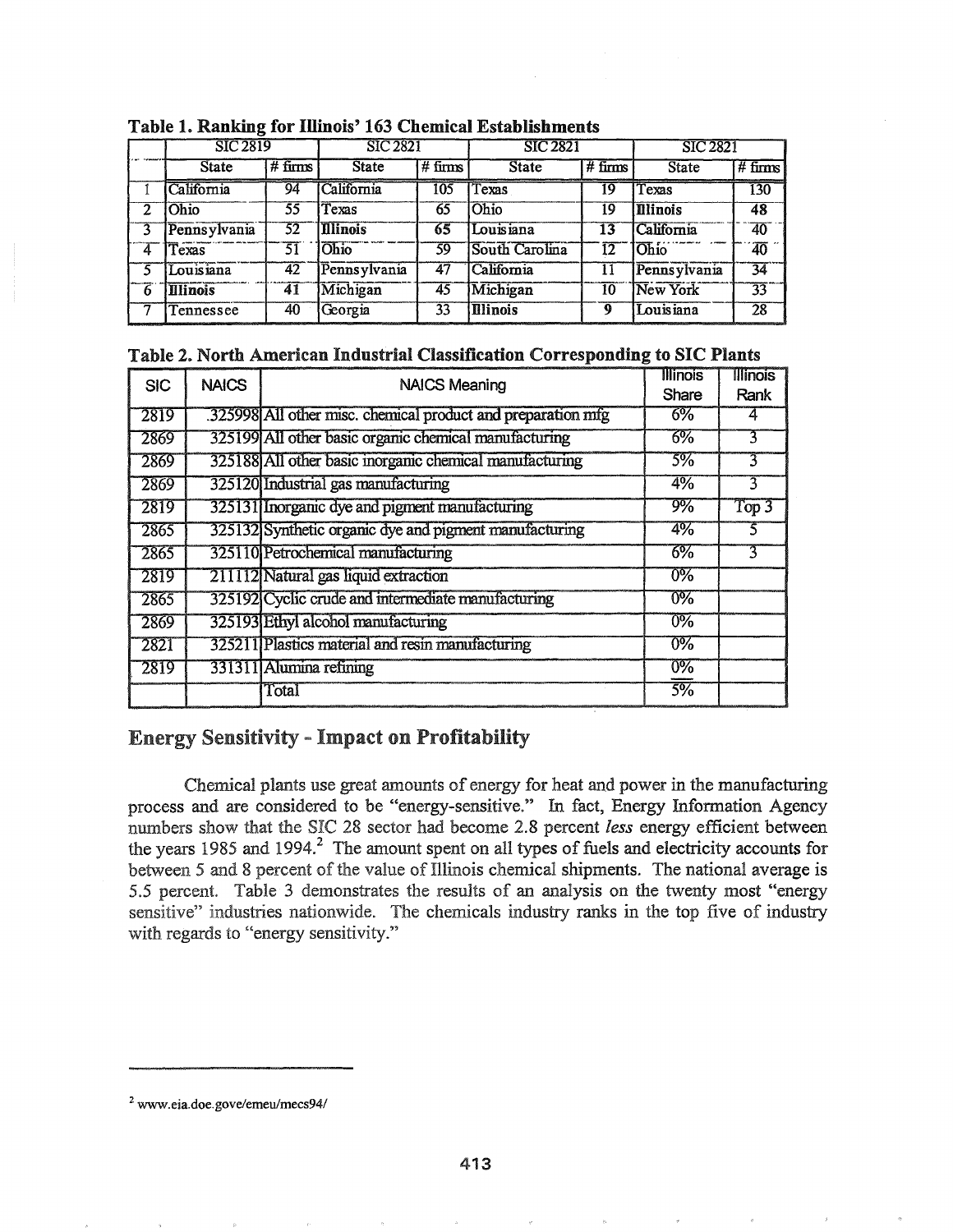| <b>SIC Industry Sector</b>               | Btu Per Dollar<br>of Value Added | Energy-<br>Sensitivity<br>Ranking |  |
|------------------------------------------|----------------------------------|-----------------------------------|--|
| 29 Petroleum and Coal Products           | 113.1                            |                                   |  |
| 26 Paper and Allied Products             | 43.5                             | 2                                 |  |
| 33 Primary Metal Industries              | 39.8                             | 3                                 |  |
| 32 Stone, Clay and Glass Products        | 22.7                             |                                   |  |
| <b>AX elianitals and Allian Products</b> | iuae                             | Сý                                |  |
| 24 Lumber and Wood Products              | 10.1                             | 6                                 |  |
| 22 Textile Mill Products                 | 9.5                              | 7                                 |  |
| 20 Food and Kindred Products             | 6.7                              | 8                                 |  |
| 30 Rubber and Misc. Plastics             | 4.2                              | 9                                 |  |
| 34 Fabricated Metal Products             | 4                                | 10                                |  |
| 37 Transportation Equipment              | 2.4                              | 11                                |  |
| 25 Furniture and Fixtures                | 2.2                              | $12 \overline{ }$                 |  |
| 39 Misc. Manufacturing Industries        | $\mathcal{L}$                    | 13                                |  |
| 36 Electronic and Other Electric Equip.  | 1.7                              | 14                                |  |
| 35 Industrial machinery and Equipment    | 1.6                              | 15                                |  |
| 38 Instruments and Related Products      | 1.1                              | 16                                |  |
| 27 Printing and Publishing               |                                  | 17                                |  |
| 23 Apparel and Other Textile Products    | 0.9                              | 18                                |  |
| 21 Tobacco Products                      |                                  | 19                                |  |
| 31 Leather and Leather Products          |                                  | 20                                |  |

Table 3. Energy Consumption Per Value of Dollar Added, U.S.<sup>3</sup>

Often times, the company has no control over the price it pays for materials (commodities) but it can affect other labor and production costs such as energy.. Thus, "Value Added" is the value of shipments less the cost of materials. In essence, Value Added is comprised of production and managerial costs as well as profit. In the case of U.S. chemical processors, SIC 28, 19.1 MBtu are used for every dollar of value added. The lower the energy use, the better for profits and the less vulnerable the industry is to energy price shocks. For example, the Printing and Publishing Industry (SIC 27) use only 1.0 MBtu per dollar of value added. Energy does not have a major impact on the printing sector's profits or value added. In an accounting sense, printers are relatively energy-insensitive. In contrast, Primary Metals Industries (SIC 33) use 39.8 MBtu per dollar of value added, implying that their profit may fluctuate to a larger degree due to variations in energy costs. At 19.1 Mbtu per dollar of value added, the Chemicals Industry is considered "energy sensitive."

#### **Energy Usage Analyses**

Energy load profiles at the five plants were developed in order to baseline electrical and gas fuel energy usage. Load profiles provided multiple sets of information to ERC

<sup>&</sup>lt;sup>3</sup> Source: Manufacturing Consumption of Energy, 1994, Table A23.

<sup>4</sup> Expenditure in millions of dollars. Based on Industry Statistics for States, 1997, and Manufacturing Industry Series, 1997 Census. Range is based upon Value of Shipments and Number of Plants.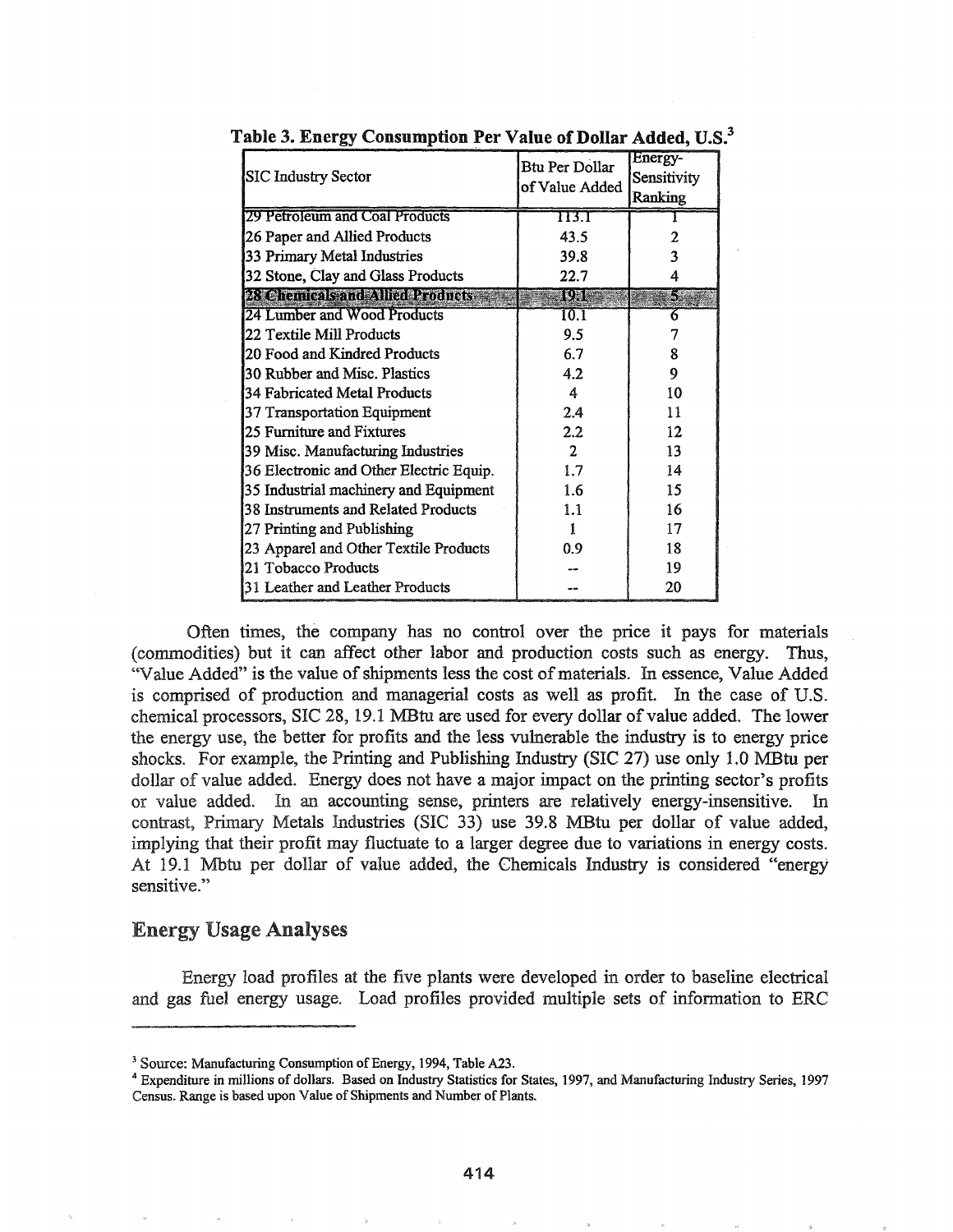engineers and architects in their effort to assess the energy usage and identify energy conservation measures (ECMs). First, it was important to know where and to what proportion of the total plant wide energy usage the various systems consumed energy. Second, by understanding which systems used the most energy, specific systems could be targeted for further investigation. Third, load profiles from individual facilities could be used to compare energy usage patterns at other facilities with similar processes and operational patterns. Fourth, they could provide verification of the engineering and energy savings calculations performed.

## Electrical Energy Analysis

Summarizing the results of the load profiles developed for all five of Illinois chemical manufacturers assessed provides interesting results. Pumping accounts for the most significant load at 24 percent of the electrical energy usage. Agitator drives on reactor tanks account for an average of 18 percent. Pumps, agitator and compressors/blowers (motor driven systems) together account for more than 60 percent of the entire electrical energy load. Process cooling, depending upon the application, can range anywhere from a modest 6 percent to 32 percent (the average is 16 percent). Process cooling systems include energy to drive compressors, cooling tower fans, and cooling tower water pumps. The results, of the summary analysis, for the five plants are shown in Table 4 and Figure 1.

|                        | Plant 1 | Plant 2 | Plant 3 | Plant 4 | Plant 5 | Average |
|------------------------|---------|---------|---------|---------|---------|---------|
| Lighting/HVAC          | 16.3%   | 10%     | 22%     | 20%     | 28%     | 19%     |
| Agitators              | 10.3%   | 12%     | 22%     | 16%     | 31%     | 18%     |
| Process-Cooling        | 32.2%   | 7%      | 20%     | 7%      | 6%      | 16%     |
| <b>Pumps</b>           | 29.7%   | 39%     | 20%     | 32%     | $0\%$   | 24%     |
| <b>Other</b>           | 0.4%    | 2%      | 2%      | 3%      | 3%      | 2%      |
| Compressed Air/Blowers | 11.1%   | 30%     | 14%     | 12%     | 32%     | 20%     |
| Total                  | 100%    | 100%    | 100%    | 100%    | 100%    | 100%    |

Table 4. Electrical Energy Usage Distribution Summary

The most revealing observation is that motor driven systems account for the highest proportion of the electrical energy usage at chemical manufacturing plants. Therefore, recommendations to save energy and utility costs were targeted through high efficiency motor retrofits, optimization of compressed air systems and the utilization of variable speed technology.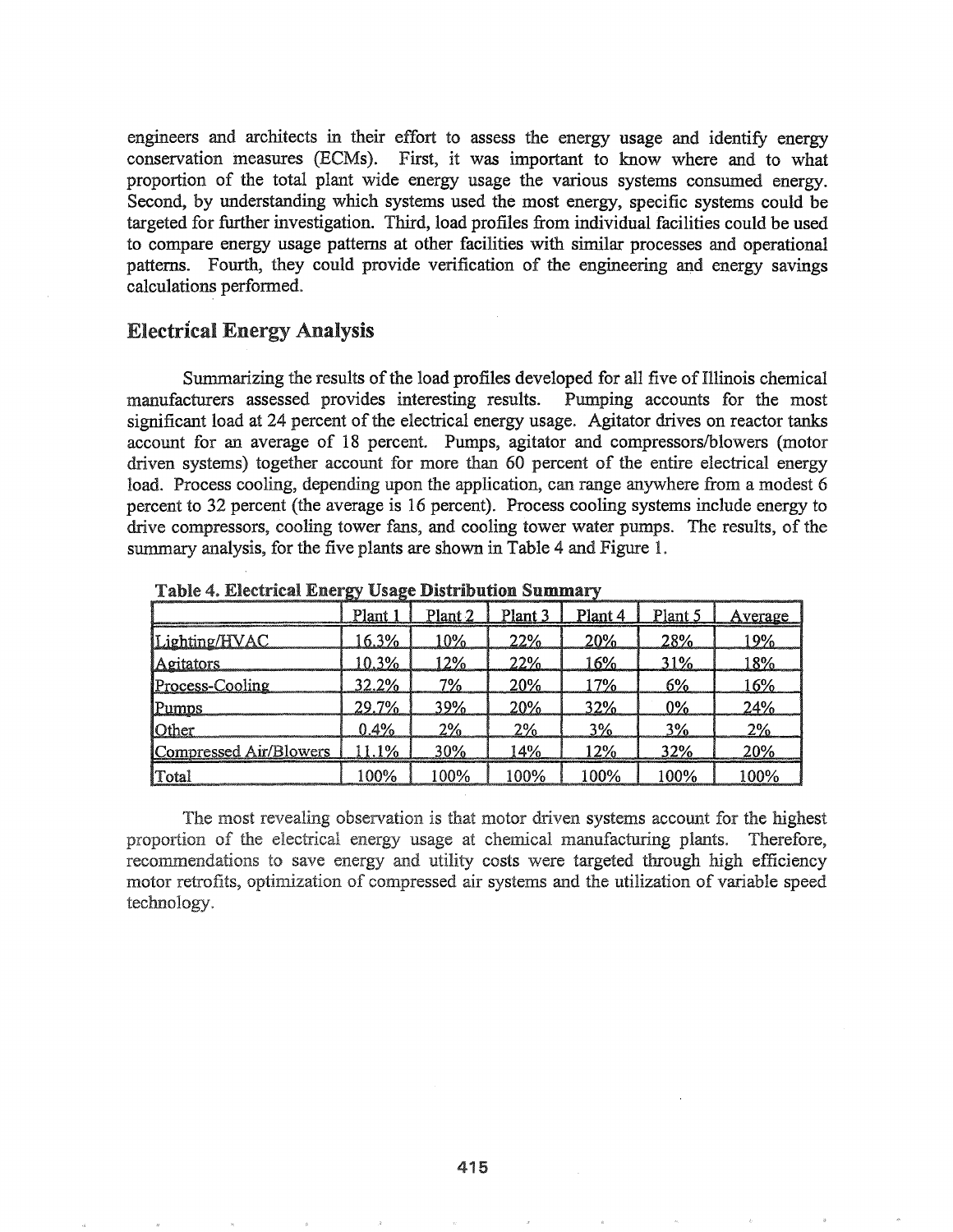

### Figure 1. Summary Electrical Energy Load Profile of Five Chemical Manufacturers in Illinois

These results are consistent with the DOE's Motor Challenge program, which found that "almost 70 percent of the electrical energy used by manufacturing industries is dedicated to motor drives. The chemicals industry is the largest process user of motor driven electricity."<sup>5</sup>

#### **Natural Gas Energy Analysis**

Natural gas energy at the five chemical manufacturing plants is used for direct-fired process or environmental treatment applications including gas heaters, thennal oxidizers, and hot oil furnaces. However, the majority of natural gas is used to create steam energy in the boiler room heating. Plant 1, for example, consumed 100 percent of its gas energy in the boiler room with steam energy used for both process applications and heating. Figure 2 shows the results of the summarization of the gas-steam usage at the five plants surveyed. Losses generally refer to steam losses due to leaks, failed steam traps and piping distribution losses.

<sup>5</sup> Energy Efficient Electric Motor Selection Handbook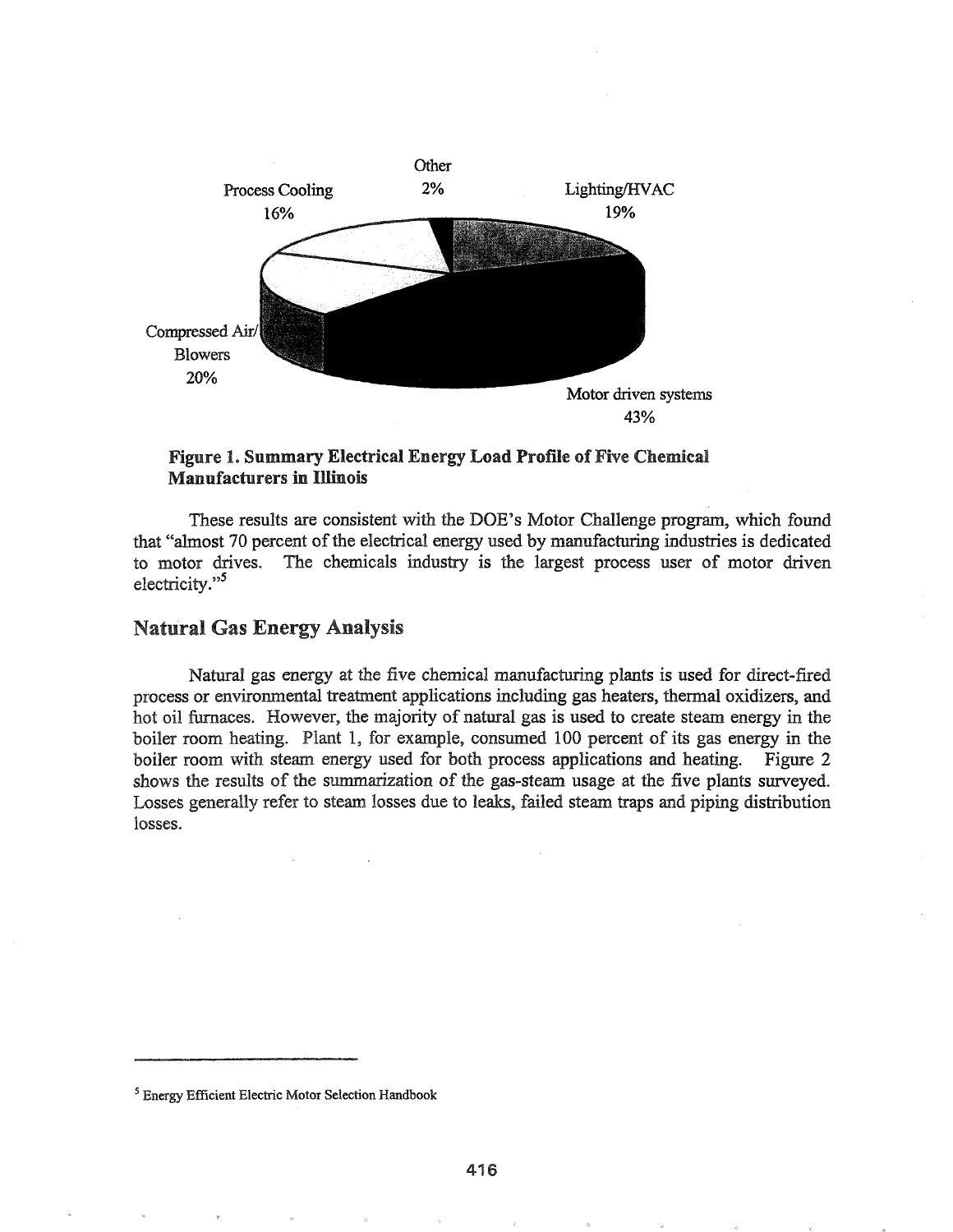

### Figure 2. Summary Gas-Steam Energy Load Profile of Five Chemical **Manufacturers in Illinois**

The natural gas usage profiles provided similar impetus to focus ECM efforts on steam systems. Opportunities were identified for improving the combustion efficiency on boilers and gas-fired furnaces, use of heat exchangers, replacing failed steam traps, using infrared heating, and reducing base space heating temperature setpoints.

### Energy Conservation Measures

This section of the paper presents and describes some of the ECMs that were identified in this study. The recommendations described represent some of the most compelling ECMs that were identified in this study.

Recommendation #1 Retrofit DC Drives with AC Vector Drives

Plant 2 used DC drives as agitators on several of their reactor tanks. DC drives, while effective in high torque loads, are inefficient. Newer AC drive technologies are available with significantly higher levels of efficiency. Vector drives can provide very accurate current control through the utilization of specialized power transistors to reduce speed while providing a high level of torque control.

Recommendation #2 High Efficiency Motor Retrofit

Plant 2, a continuous process facility, used several motors operating three shifts per day, seven days per week. An analysis for a motor retrofit was performed for all process motors greater and equal to 20 horsepower.

Recommendation #3 VFD on Boiler Feedwater Pump

The feedwater pumps at Plant 3 operated at a constant speed constantly. Based upon the variability in steam load requirements plantwide, a recommendation for variable frequency drives on those pumps was made.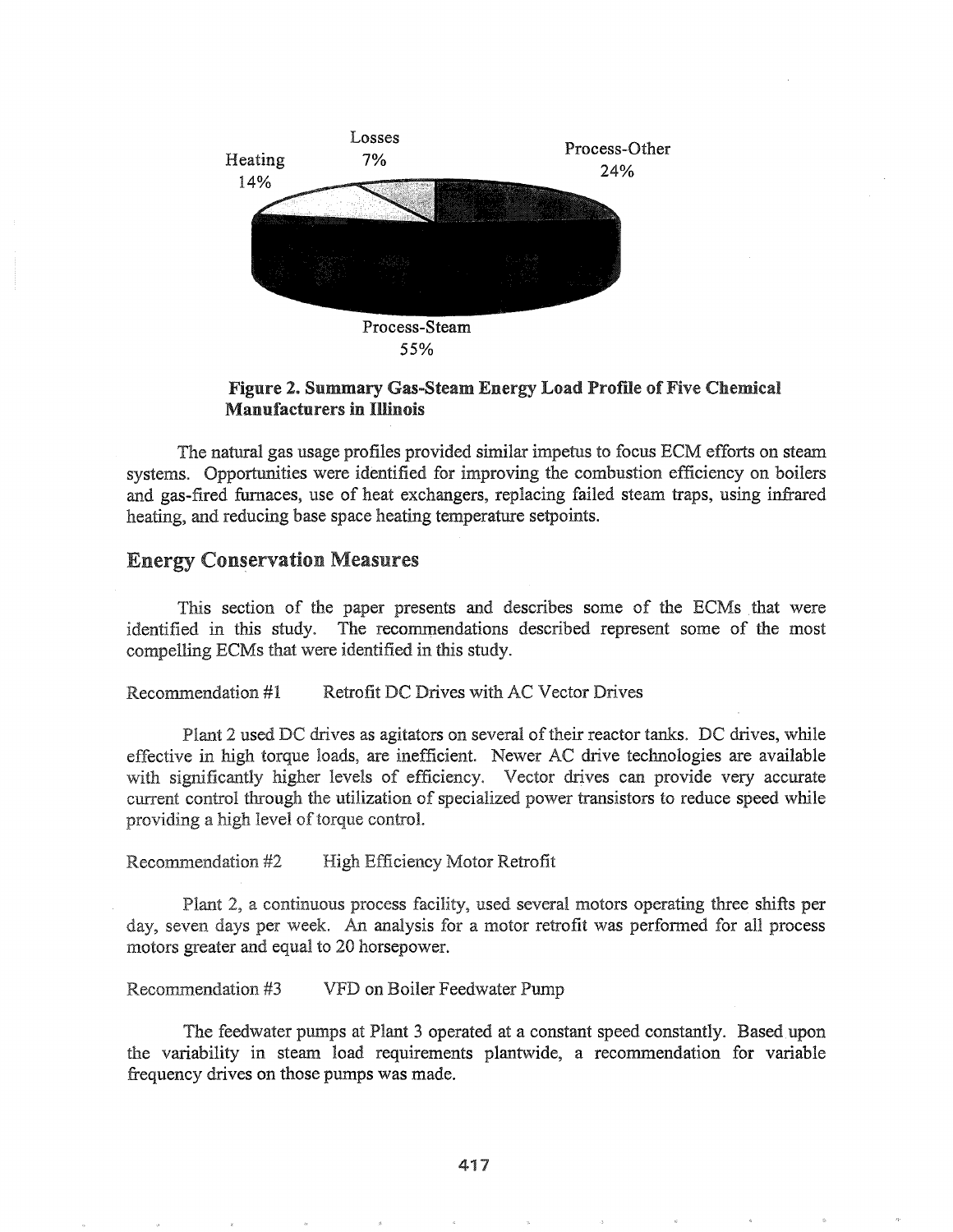#### Recommendation #4 High Volume- Low Pressure Blower

Current use of compressed air at Plant 4 for drying down reactor tanks following a steam cleaning operation was considered an abusive air demand. The initiating of tank drying produced a highly visible transient that upset system stability by typically initiating a cascade effect across all sections of the air system. The response of the system pressure during the high demand periods was a continual draw down of the air system. For this lowpressure air tank drying practice, it was recommended that low-pressure blowers be used instead.

#### Recommendation #5 Pressure Flow Controller

The main compressor at Plant 3 was operated with inlet valve modulation over a very wide range of operating capacity. Proper adjustment of the modulation point would result in a narrow range of modulation and essentially allow load/unload operation of control. With load/unload capacity control, the compressor would maximize the use of the large existing receiver volume and operate more efficiently.

#### Recommendation #6 VFD on Cooling Tower Fan

Currently, a single speed 25 horsepower standard efficiency motor continuously drives the cooling tower fan at Plant 3. When installed the unit was sized to maintain appropriate water temperatures during peak summer days. However, when the circulating air temperature drops, less airflow is required to pass through the evaporative chamber in order to attain the same cooling effect. A recommendation was made to install a VFD with a thermostat immersed in the tower water to provide speed control feedback to the drive.

#### Recommendation #7 Improve Furnace Efficiency

Thermal reactions in the reactor tanks at Plant 2 were performed through the use of hot oil. The plant employed two 7.5 MMBtu/hour furnaces to heat the oil for three process lines. The flue gas oxygen content of one of the furnaces was measured to be approximately 12 percent. When new these units were designed to burn at optimal oxygen content of 3 to 5 percent. It was recommended that at minimum these furnaces be manually tuned and at best be equipped with automatic combustion controls.

Recommendation #8 Infrared Heating in Warehouse

Plant 2 used greater than 50 percent of its steam to provide heat to a large warehouse adjacent to the production facility. Temperatures within the warehouse were maintained at throughout the heating season while being infrequently occupied for extended periods of time by production or warehouse staff. A recommendation was made to secure the space thermostats, reduce the temperature setpoints to 45°F an employ a heating strategy utilizing infrared heating..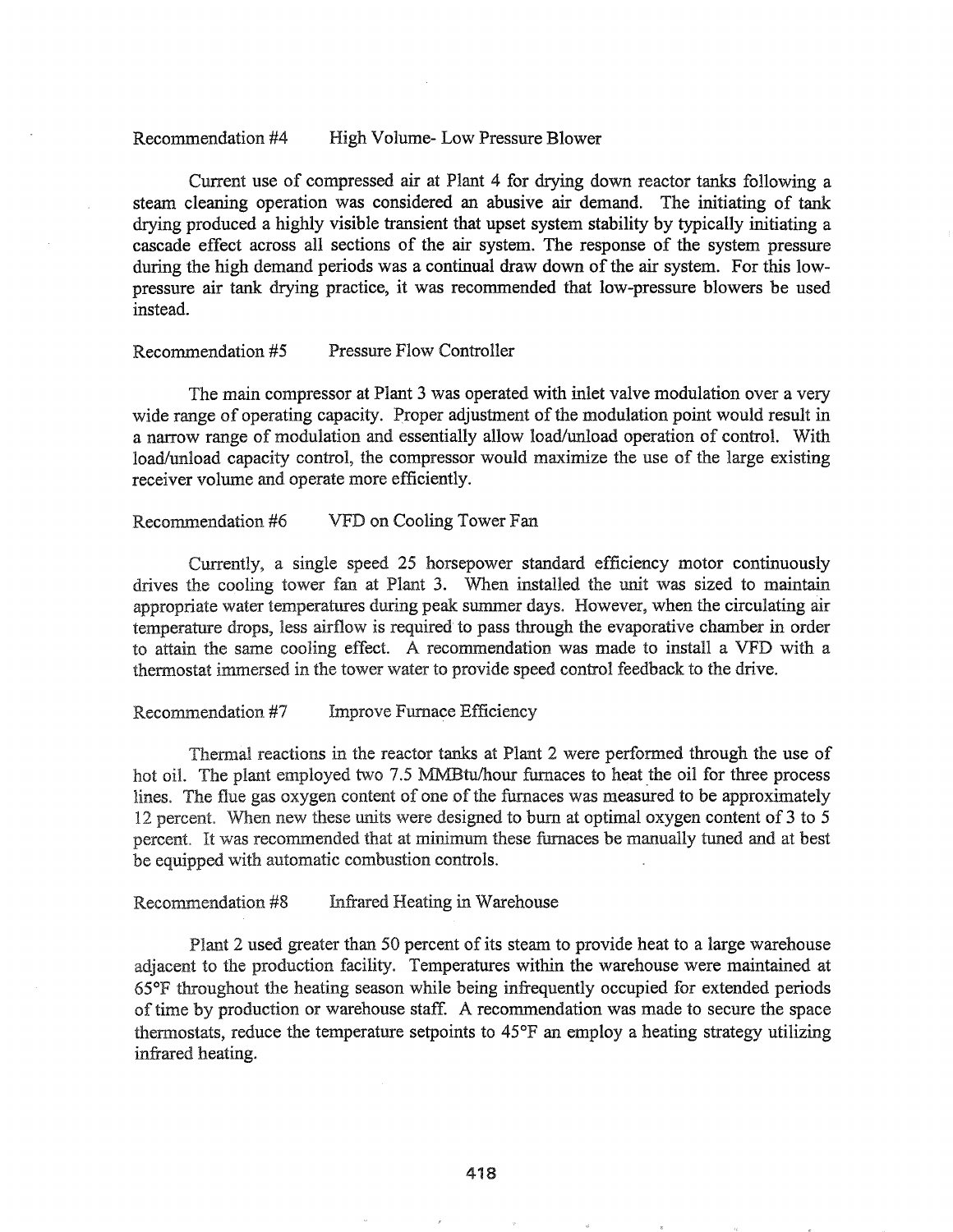#### Recommendation #9 Returning Condensate to Boiler

During construction at Plant 3, it was determined that returning condensate to the boiler room did not demonstrate a compelling economic benefit. Thus the entire condensate load at the plant is dumped. The exact decision criterion, at that time, was not available to ERC engineers for consideration, but was likely based upon a combination of misinformation, construction first cost considerations, and fuel costs at that time. Given the current steam load, it was estimated that a condensate load of 15,000 pounds per hour could be returned to the boiler room if the proper piping were in place.

### Recommendation #10 Heat Exchanger for Dumped Condensate

An opportunity to take advantage of the thermal energy available in hot condensate was identified at Plant 1. Currently, a PH sensor and control valve operates to monitor silica leakage into the condensate return lines. When unacceptable levels of silica are detected in the condensate water, it is diverted and dumped into the sewage system. Sometimes long periods of time can go before this problem is remedied and condensate is redirected back to the boiler. In order to mitigate this practice a recommendation for capturing the energy in the hot condensate vis-à-vis a heat exchanger before dumping it was made.

Table 5 summarizes the budgetary implementation costs, dollar savings, energy savings and payback periods for the recommendations described above. Dollar savings were calculated based upon relevant electric utility rates and gas prices of \$0.60 per Therm.

|    | Recommendation                           |           | <b>ECM</b>   |                      | Payback          |
|----|------------------------------------------|-----------|--------------|----------------------|------------------|
|    |                                          |           | savings      | <b>Energy Saving</b> | (years)          |
| #1 | Retrofit DC Drives with AC Vector Drives | \$102,431 | \$35,604     | 449,675 kWh          | 2.9              |
| #2 | <b>High Efficiency Motor Retrofit</b>    | \$123,654 | \$30,336     | 495,116 kWh          | 4.1              |
| #3 | VFD on Boiler Feedwater Pump             | \$9,800   | \$5,950      | 100,259 kWh          | 1.6              |
| #4 | <b>High Volume-Low Pressure Blower</b>   | \$16,500  | 54,515       | 130,302 kWh          | $\overline{3.7}$ |
| #5 | Pressure/flow Control                    | \$3,100   | <b>S7321</b> | 22,405 kWh           | 4.2              |
| #6 | <b>VFD on Cooling Tower Fan</b>          | \$26,316  | \$8,098      | 135.885 kWh          | 3.2              |
| #7 | <b>Improve Furnace Efficiency</b>        | \$2,400   | \$40,021     | $66,701$ Therms      | 0.1              |
| #8 | <b>IR</b> Heating                        | 567,837   | 561,314      | 102,190 Therms       | 1.1              |
| #9 | Returning Condensate to Boiler           |           | \$70,884     | 118,140 Therms       |                  |
|    | #10 Heat exchanger for dumped condensate |           | \$5,803      | 9,672 Therms         |                  |

Table 5. Energy Conservation Measures and Savings<sup>6</sup>

## Conclusions-Impacts-Observations

Traditionally, energy savings realized by chemical processors were seen to negatively impact revenues of the utility industry. However, deregulation in the energy industry has

<sup>&</sup>lt;sup>6</sup> Other opportunities included insulating steam and condensate pipes, repairing failed steam traps, cogeneration, and lighting retrofits in office areas.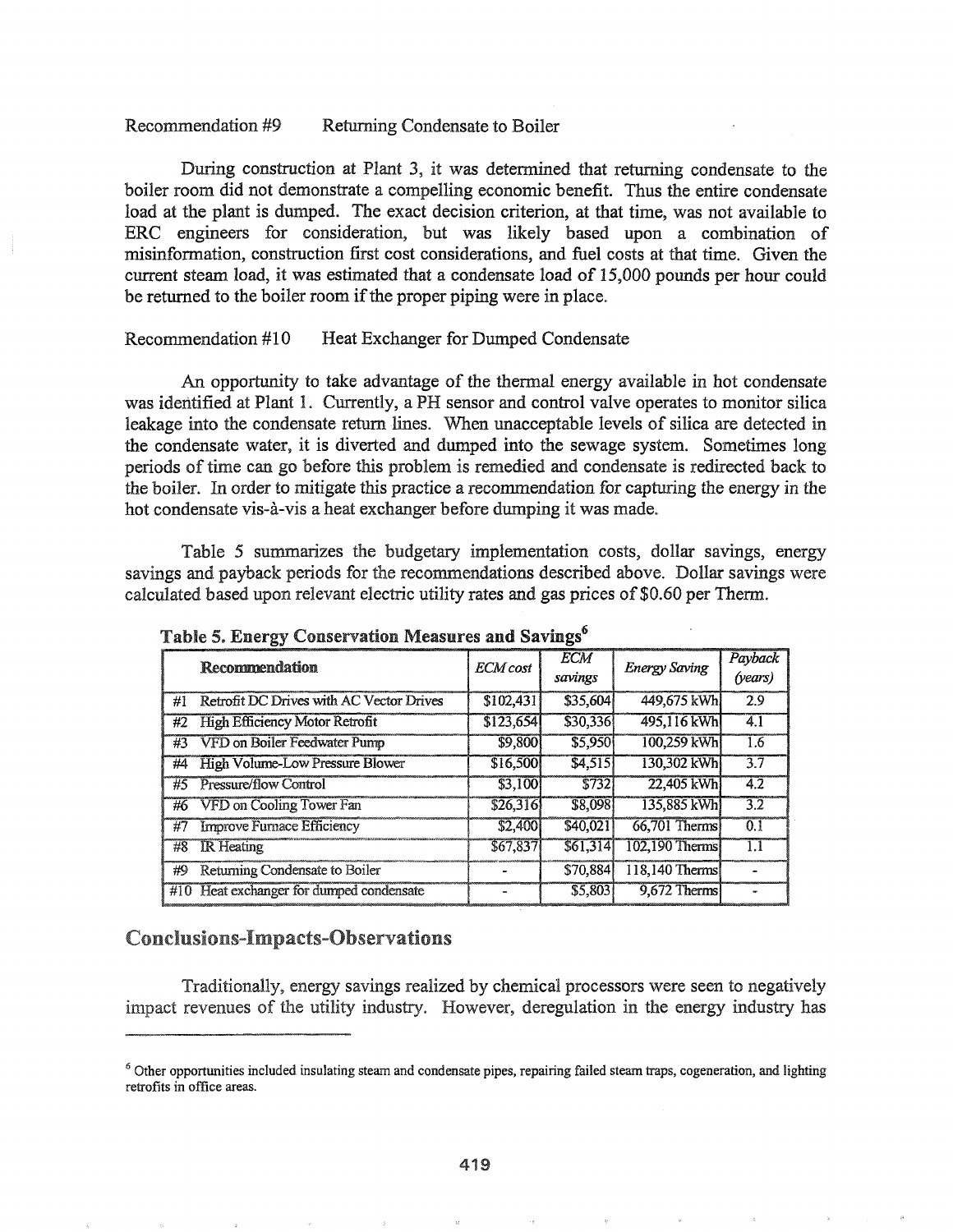introduced a new market dynamic to Illinois and other states. Utility companies are struggling to meet peak energy demands given current system capacities and supply availability. Thus, utilities are making every effort to reduce peak loads. Utility companies, are encouraging alternative energy strategies, especially in the industrial sector, such as conservation and distributed generation. In many instances, industrial customers are paid to curtail their energy use during critical periods. Instead of losing revenue from industrial customers who conserve energy, utilities are able to better balance the system and improve service and reliability. .

Typically, required internal rate of returns on capital expenditure projects often place a limit on the implementation of energy projects. State energy programs can assist in overcoming some of the barriers to implementation; and in doing so, benefit the economy not only in terms of energy reduction but also in terms job retention and income. Currently, state programs to encourage energy efficiency are even more critical given deregulation and the potential loss of utility-funded conservation programs.

At the time of writing this paper, at least one of the chemical plants surveyed in this study (plant 4) was in the process of submitting proposals in response to a statewide RFP from the IL-DCCA for energy improvements in the chemical industry. That plant has decided that regardless of the level of funding that would be received, they will implement those projects that demonstrate paybacks of less than two to three years. In the event that they would receive matching funds, projects that demonstrated extended payback periods (five to six years) would become more compelling. In the instance of this plant, those recommendations include lighting and boiler controls.

As an afterthought to the completion of the report deliverables, consideration was given to reassessing dual-fuel capabilities. Historically, No. 2 fuel oil has been used primarily as backup for natural gas in dual-fuel capacities. Given the current energy cost escalation for natural gas, No. 2 has emerged as a viable as an alternative fuel option.

#### References

- Energy Information Administration. 1994. Manufacturing Consumption of Energy, DOE/EIA-0512 (94).
- Rosenberg, M.S., 2000. Case Studies of Five Illinois Chemical Processing Companies in Illinois, November 2000.

*Harris Illinois Industrial Directory*, Harris Publishing Company, Twinsburg, OH, 2000.

- U.S. DOE, Office of Energy Efficiency and Renewable Energy. May 1995 *Industrial Demand Side Management.0 A Status Report,* PNL-I0567, UC-1322.
- U.S. Department of Commerce: Economics and Statistics Administration, Bureau of Economic Analysis, March 1998. *Rims II Multipliers, Illinois.*
- Department of labor, Bureau of Labor Statistics. December 1999. *Employment and Wages, Annual Averages, 1998, Bulletin 2525.*